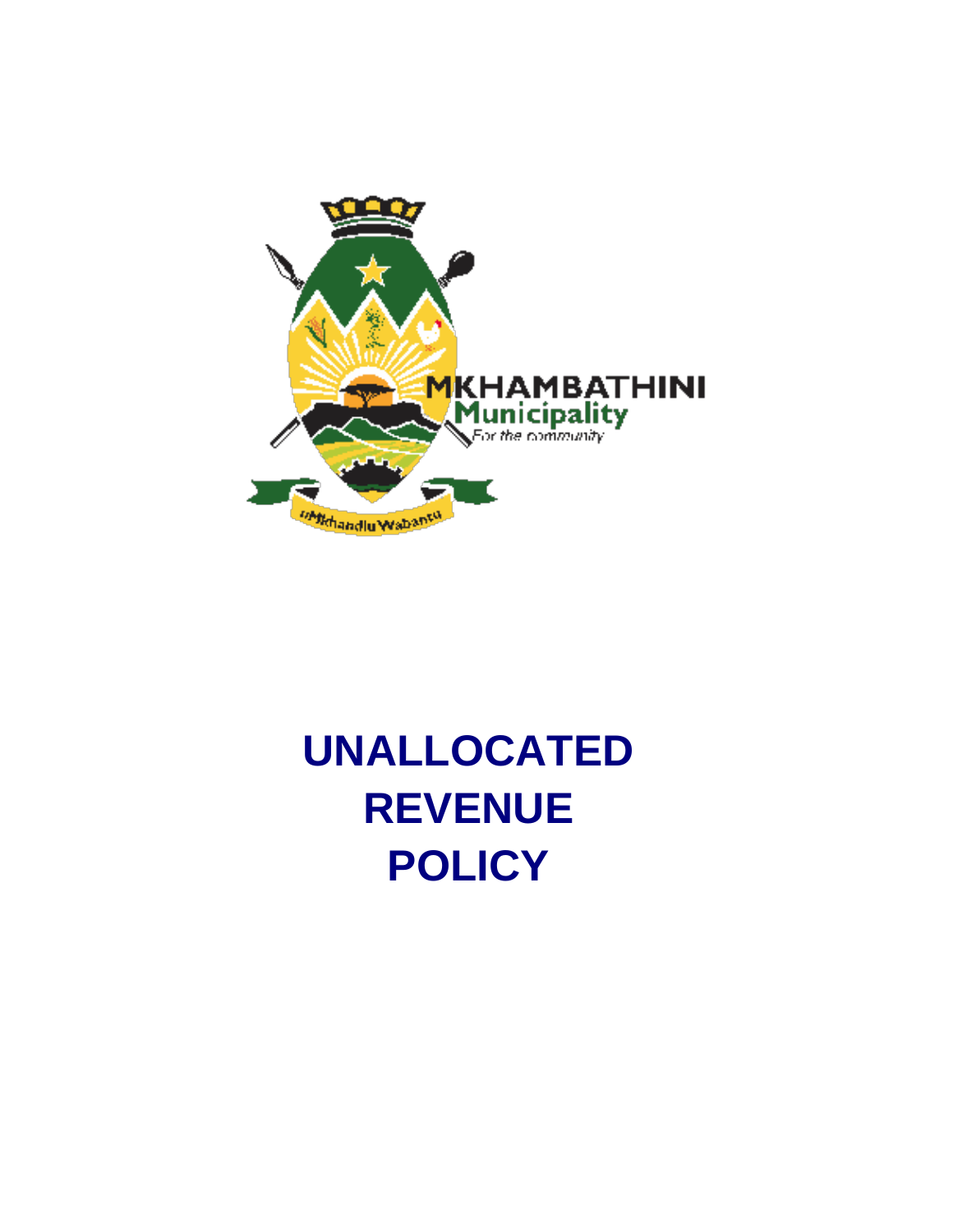## **Background**

*The importance of the recognition and or identification of each transaction in the bank statement especially cash inflows, in order to account for them in the appropriate manner and update the financial records of the Municipality in a timely manner and ensuring that a sound accounting System is maintained.*

### **Revenue Management**

Revenue management involves all the procedures necessary to ensure that the income of the municipality is properly planned and fully accounted for, and that cash once received is safeguarded and banked promptly.

In terms of Section 64 (2) (e) (Revenue Management) of the Municipal Finance Management Act, Act 56 of 2003;

"The municipality has and maintains a management, accounting and information system which-

- (i) recognize revenue when it is earned;
- (ii) accounts for debtors; and
- (iii) accounts for receipts of revenue;"

#### **Municipal Bank Account Deposits, Direct Transfers and Electronic Banking**

- Identify all the direct credits on the bank statement, such as direct deposits by Rate payers, consumers and levy payers, subsidies and grants paid by National and Provincial Governments, interest on investments and miscellaneous credits. Process these credits by capturing to the respective votes on the system.
- Identify full details of these credits timely to avoid having to account for these credits in the **Unallocated Receipts Account**;
- Record all unidentified credits (receipts) in a suitable register to facilitate future claims against the amount and follow up; and
- Balance the unidentified receipts register to the **Unallocated Receipts Account** in the general ledger on a monthly basis.

#### **Direct Bank Payments**

In some instances, direct payments such as direct deposits / bank transfers to the municipality's bank account are received without proper reference and the origin of the payment cannot always be allocated. Every effort needs to be made to identify the depositor.

**Receipts and Clearing of Accounts**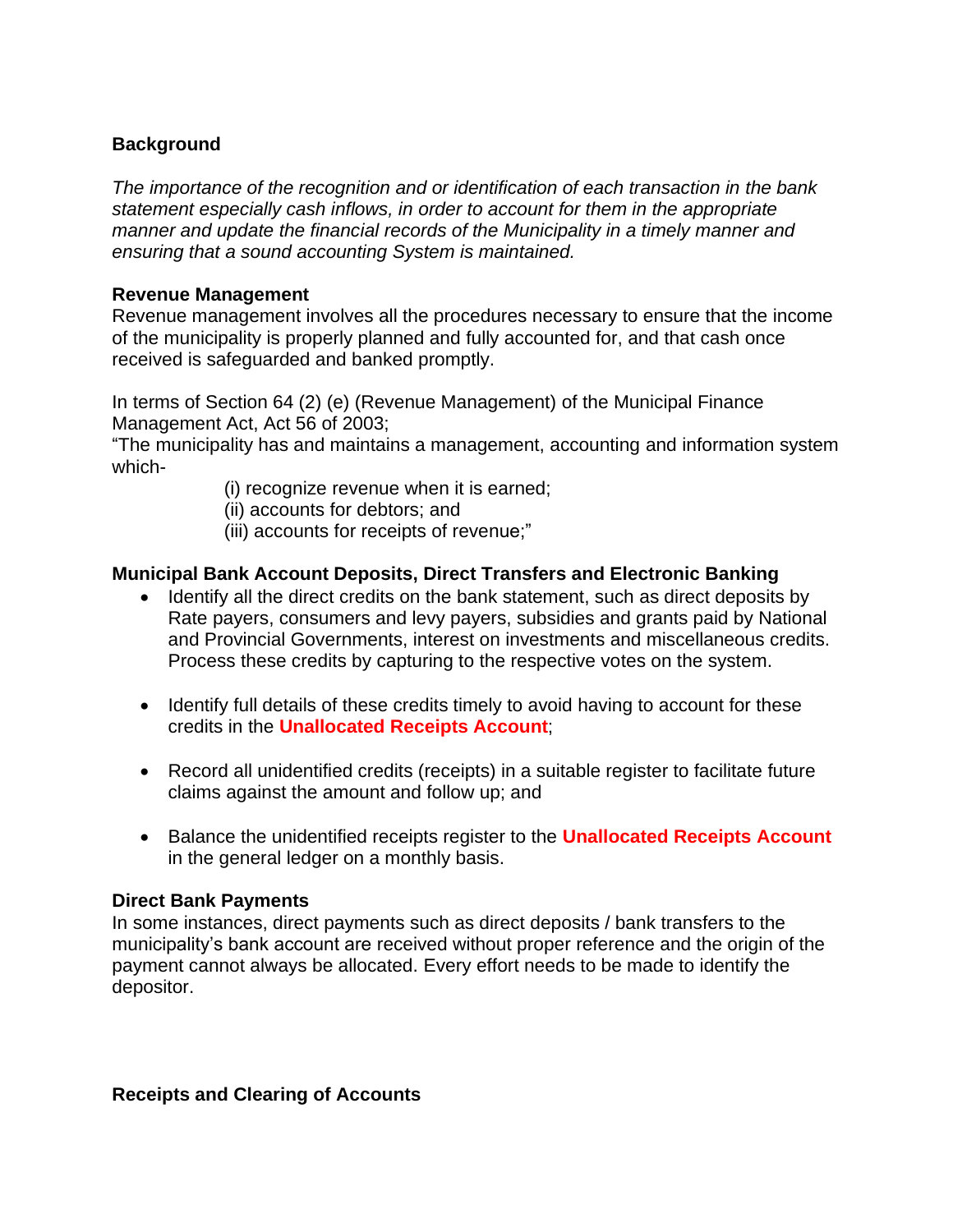All receipts that can be identified must be correctly allocated to the relevant debtors account and in addition the amount must be correctly allocated to the correct services being paid for.

## **PROCEDURES REGARDING UNIDENTIFIED RECEIPTS**

Any unknown receipts will be temporarily posted to the Unallocated Receipts account. These amounts must be traced to deposits or remittances and must be followed up by contacting the payee or bank where applicable, to verify for what or whom the payment was received.

Unallocated deposits in the Unallocated Receipts Account should be traced as to its origin, the details of the depositor and journalized to the correct accounts. Debtors / ratepayers are notified and requested to include account numbers on deposit slips when paying by internet banking and specific reference when payment is made to ensure that the unidentified deposits reduces.

When deposits are received without adequate supporting documentation or explanation, the amounts are posted to the Unallocated Receipts Account it is the responsibility of employees to investigate and clear each item and the following procedures are followed:

- All unidentified credits (receipts) should be recorded in a suitable register to facilitate future claims against the amount and followed up; and
- Balance the unidentified receipts register to the Unallocated Receipts Account in the General ledger on a monthly basis.

These accounts should be monitored and reconciled on a monthly basis. It should be Manageable to reconcile and keep these accounts up to date each month, once long Outstanding items have been cleared and correctly allocated; those amounts that are still outstanding should be treated as follows:

After a period of 3 (three) years (Prescription Period) when no claims are made or the origin of the payment is still unknown / unidentified, the unknown receipt as posted in the Unallocated Revenue Account will be journalized to the Sundries Revenue Account and be treated as income.

PRESCRIPTION ACT 68 OF 1969 section 10 states:

- (1) Subject to the provisions of this Chapter and of Chapter IV, a debt shall be extinguished by prescription after the lapse of the period which in terms of the relevant law applies in respect of the prescription of such debt.
- (2) By the prescription of a principal debt a subsidiary debt which arose from such principal debt shall also be extinguished by prescription